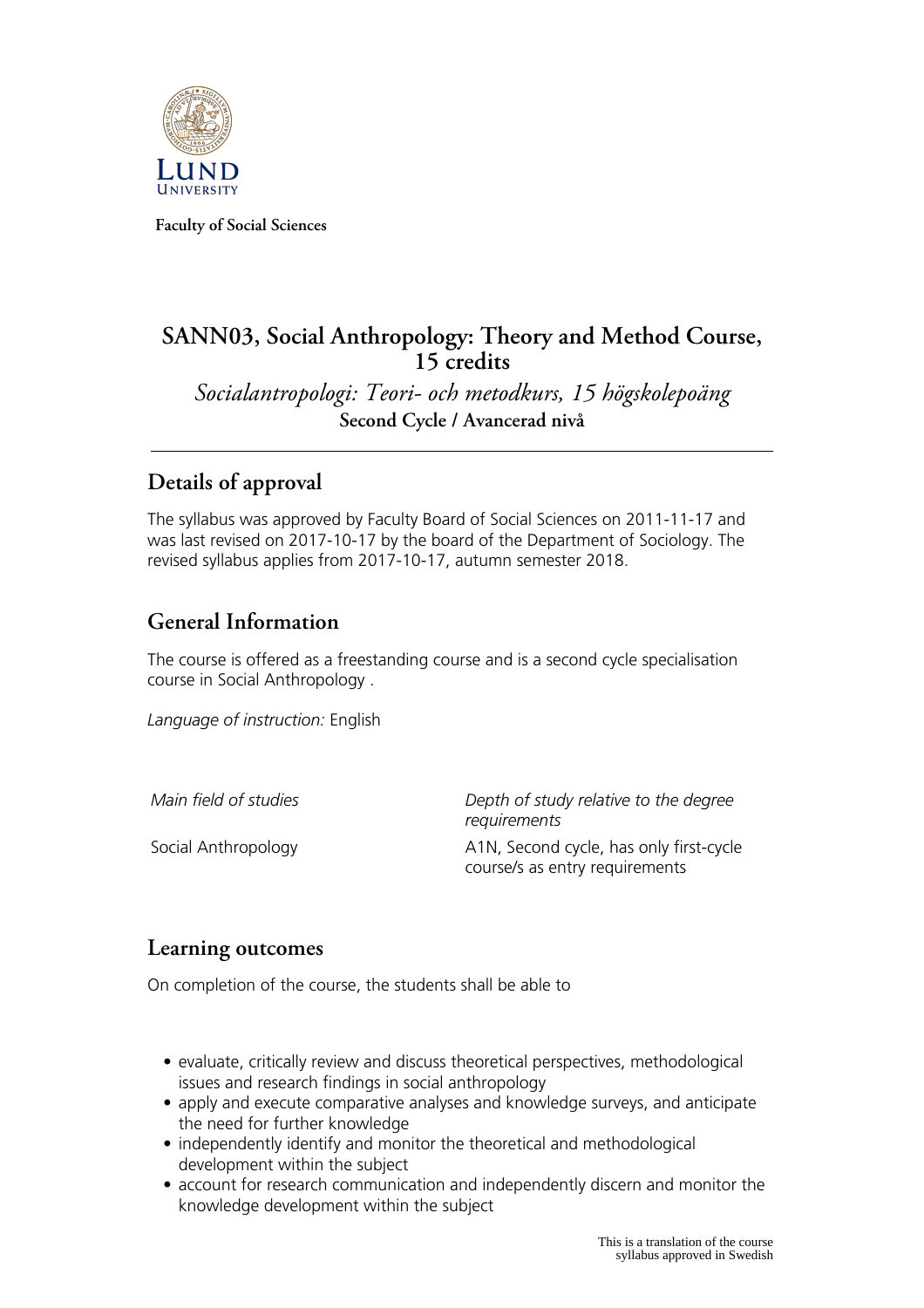#### **Course content**

The aim of the course is to provide students with specialised knowledge of the theories and subject matter of social anthropology through focusing on a specific area

and the issues, methods and theories of social anthropology associated with it

The course consists of a detailed study of a delimited area within social anthropology, integrating theoretical

and methodological aspects This means that studies of the theories and methods of social anthropology of importance to the chosen area will be pursued.

### **Course design**

The teaching consists of lectures, supervision, seminars and exercises. Compulsory components may be included.

### **Assessment**

The assessment is based on a written or oral exam.

Students who did not pass at the first examination opportunity will be offered a new opportunity in consultation with the course director, and another opportunity at a later date.

The examiner, in consultation with Disability Support Services, may deviate from the regular form of examination in order to provide a permanently disabled student with a form of examination equivalent to that of a student without a disability.

*Subcourses that are part of this course can be found in an appendix at the end of this document.*

## **Grades**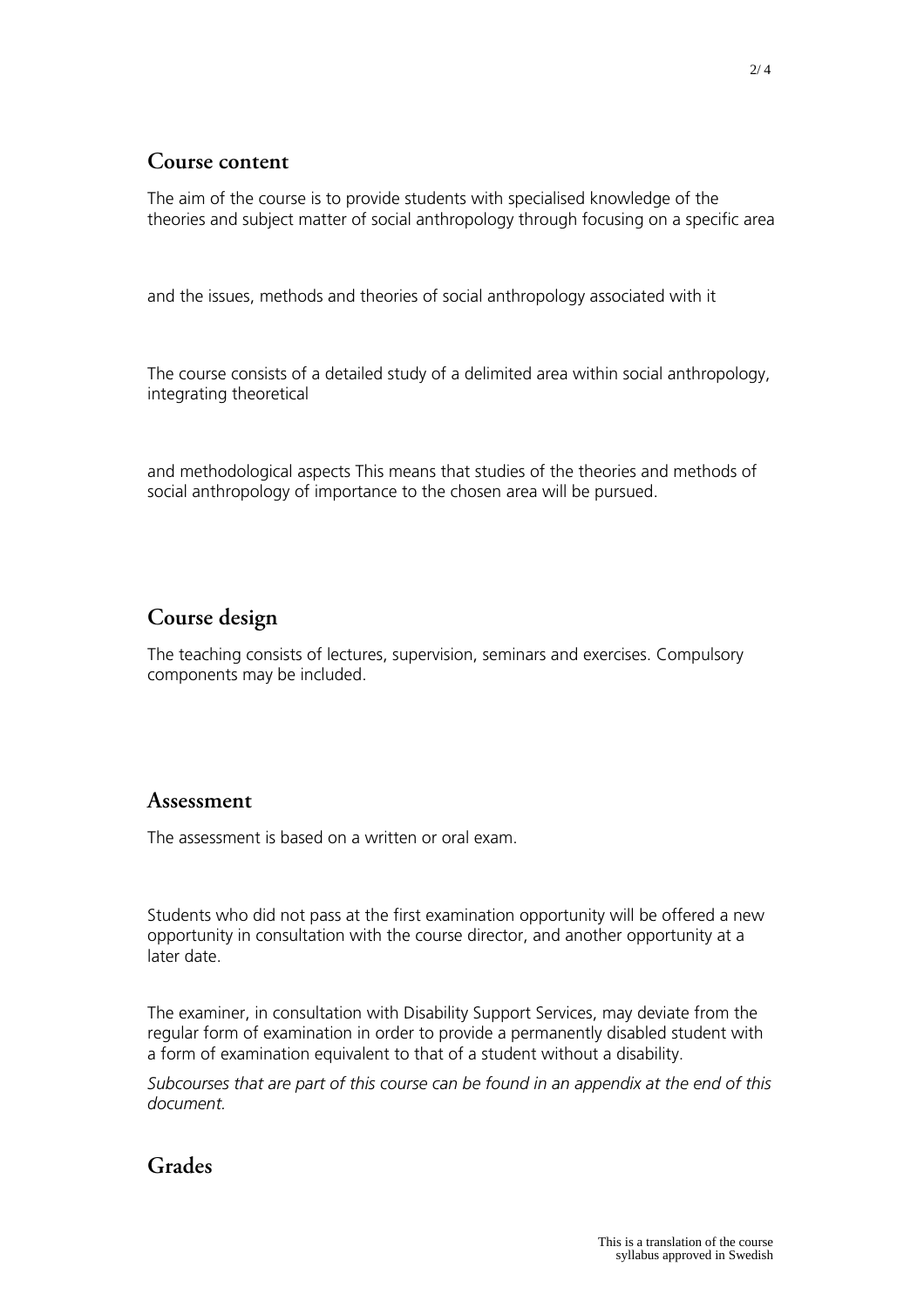Marking scale: Fail, E, D, C, B, A. The following grades are used: A, B, C, D, E or Fail.

The highest grade is A and the lowest passing grade is E. The grade for a non-passing result is Fail.

The student?s performance is assessed with reference to the learning outcomes of the course. For the grade of E the student must show acceptable results. For the grade of D the student must show satisfactory results. For the grade of C the student must show good results. For the grade of B the student must show very good results. For the grade of A the student must show excellent results. For the grade of Fail the student must have shown unacceptable results.

#### **Entry requirements**

To be admitted to the course, students must have 150 credits including a Bachelor's degree project in social anthropology or the equivalent.

### **Further information**

This course replaces SANN01 Social Anthropology: Theory and Method.

The course syllabus was approved by the board of the Department of Sociology 8 December 2011.